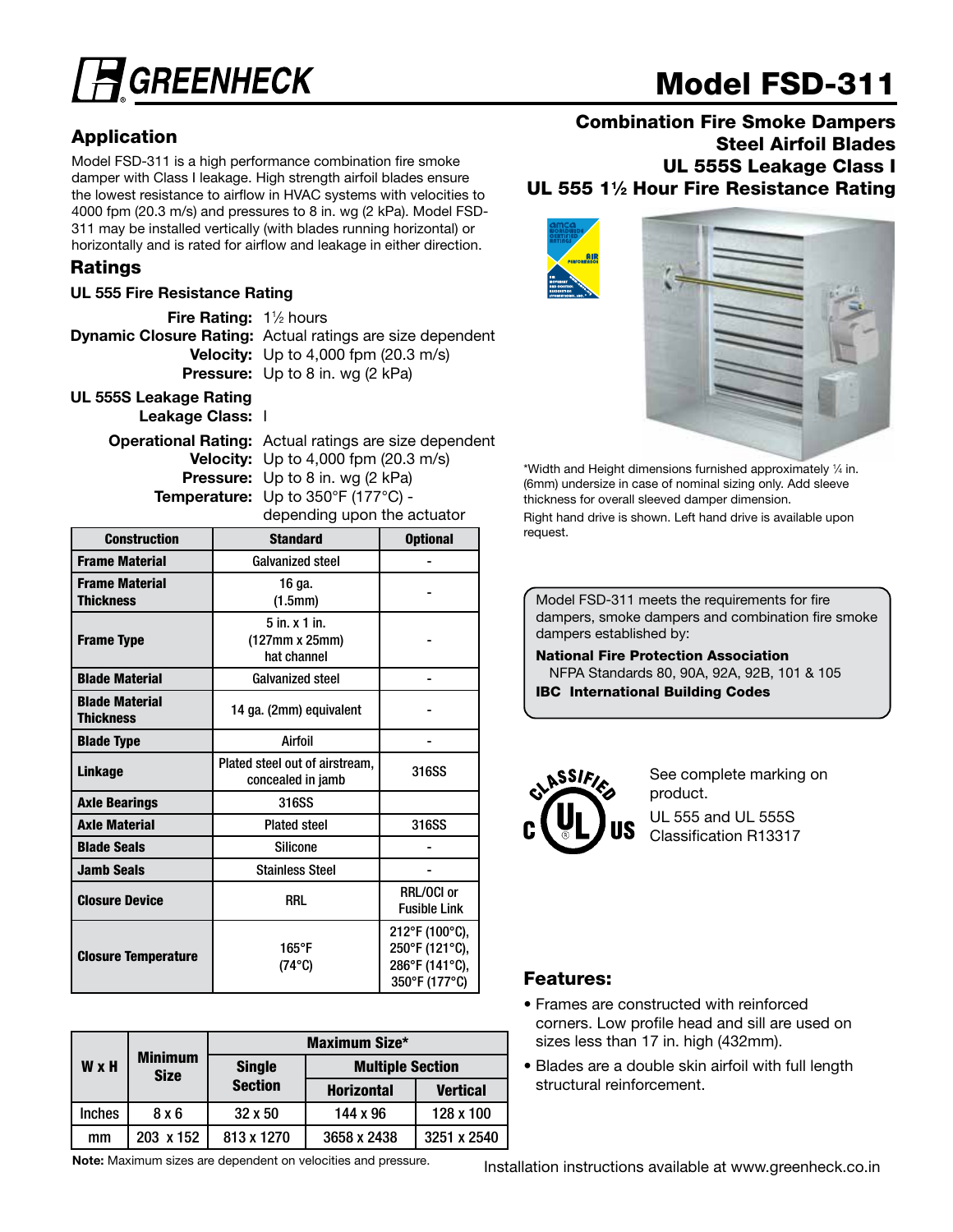- Factory mounted accessories
	- POC Retaining angles
	- Quick connect breakaway connections
	- S & drive connections
	- TDF Flange
- Actuators: 24V, 230V
- RRL/OCI (Open closed indication switches)
- Transitions: R



# Pressure Drop Data

This pressure drop testing was conducted in accordance with AMCA Standard 500-D using the three configurations shown. All data has been corrected to represent standard air at a density of .075 lb/ft<sup>3</sup> (1.201 kg/m<sup>3</sup>).

Actual pressure drop found in any HVAC system is a combination of many factors. This pressure drop information along with an analysis of other system influences should be used to estimate actual pressure losses for a damper installed in a given HVAC system.

### AMCA Test Figures

Figure 5.3 Illustrates a fully ducted damper. This configuration has the lowest pressure drop of the three test configurations because entrance and exit losses are minimized by straight duct runs upstream and downstream of the damper.

Figure 5.2 Illustrates a ducted damper exhausting air into an open area. This configuration has a lower pressure drop than Figure 5.5 because entrance losses are minimized by a straight duct run upstream of the damper.

Figure 5.5 Illustrates a plenum mounted damper. This configuration has the highest pressure drop because of extremely high entrance and exit losses due to the sudden changes of area in the system.



Figure 5.3



Figure 5.2

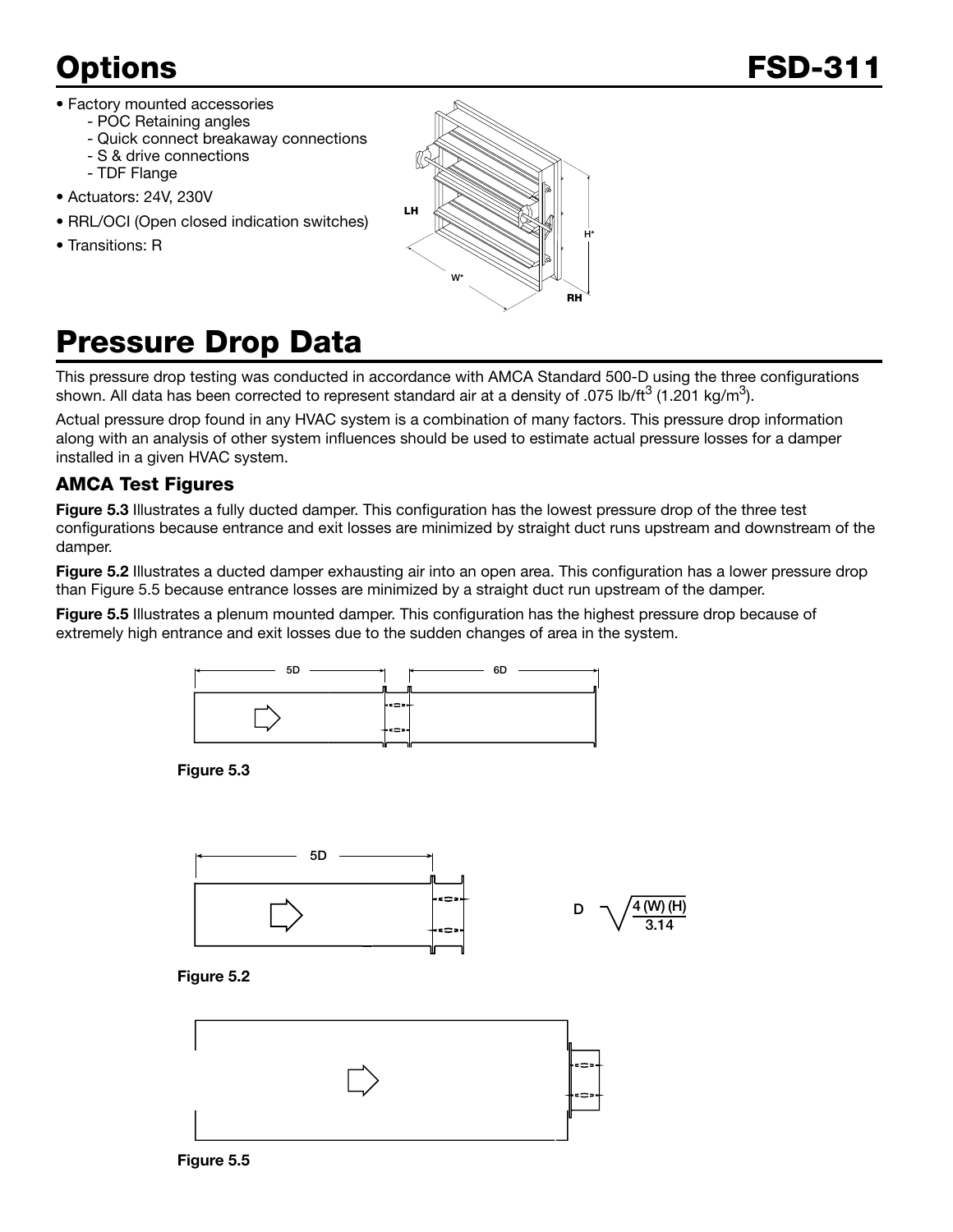## Pressure Drop FSD-311

#### AMCA Figure 5.2



| 12 in. x 12 in. (305mm x 305mm) |                      |  |  |  |  |
|---------------------------------|----------------------|--|--|--|--|
| Velocity                        | <b>Pressure Drop</b> |  |  |  |  |
| (fpm)                           | $(in.$ wg $)$        |  |  |  |  |
| 500                             | 0.03                 |  |  |  |  |
| 1000                            | 0.12                 |  |  |  |  |
| 1500                            | 0.26                 |  |  |  |  |
| 2000                            | 0.46                 |  |  |  |  |
| 2500                            | 0.72                 |  |  |  |  |
| 3000                            | 1.04                 |  |  |  |  |
| 3500                            | 1.41                 |  |  |  |  |
| 4000                            | 1.84                 |  |  |  |  |

| 24 in. x 24 in. (610mm x 610mm) |                                  |  |  |
|---------------------------------|----------------------------------|--|--|
| Velocity<br>(fpm)               | <b>Pressure Drop</b><br>(in. wg) |  |  |
| 500                             | 0.01                             |  |  |
| 1000                            | 0.06                             |  |  |
| 1500                            | 0.12                             |  |  |
| 2000                            | 0.22                             |  |  |
| 2500                            | 0.34                             |  |  |
| 3000                            | 0.49                             |  |  |
| 3500                            | 0.67                             |  |  |
| 4000                            | 0.87                             |  |  |

|         | <b>1. A 12 111. (JUJITHIT A JUJITHIT)</b> |                 | 4 TH. A 4 TH. (V FORMITA V FORMITY |                 | JUILL A JU ILL (JEHIIILI A JEHIIILI) |          | ן בוווה א וווווטטטן. נוו ט <del>ד</del> א ווווווון |          | <b>+ 10 III. A IZ III. (IZ IJIIIIII A</b> |
|---------|-------------------------------------------|-----------------|------------------------------------|-----------------|--------------------------------------|----------|----------------------------------------------------|----------|-------------------------------------------|
| elocity | <b>Pressure Drop</b>                      | <b>Velocity</b> | <b>Pressure Drop</b>               | <b>Velocity</b> | <b>Pressure Drop</b>                 | Velocity | <b>Pressure Drop</b>                               | Velocity | <b>Pressure</b>                           |
| (fpm)   | (in. wg)                                  | (fpm)           | (in. <i>wg</i> )                   | (fpm)           | (in. <i>wg</i> )                     | (fpm)    | (in.wg)                                            | (fpm)    | (in. w                                    |
| 500     | 0.03                                      | 500             | 0.01                               | 500             | 0.01                                 | 500      | 0.01                                               | 500      | 0.02                                      |
| 1000    | 0.12                                      | 1000            | 0.06                               | 1000            | 0.06                                 | 1000     | 0.05                                               | 1000     | 0.08                                      |
| 1500    | 0.26                                      | 1500            | 0.12                               | 1500            | 0.12                                 | 1500     | 0.12                                               | 1500     | 0.18                                      |
| 2000    | 0.46                                      | 2000            | 0.22                               | 2000            | 0.22                                 | 2000     | 0.21                                               | 2000     | 0.33                                      |
| 2500    | 0.72                                      | 2500            | 0.34                               | 2500            | 0.34                                 | 2500     | 0.33                                               | 2500     | 0.51                                      |
| 3000    | 1.04                                      | 3000            | 0.49                               | 3000            | 0.49                                 | 3000     | 0.48                                               | 3000     | 0.74                                      |
| 3500    | 1.41                                      | 3500            | 0.67                               | 3500            | 0.67                                 | 3500     | 0.65                                               | 3500     | 1.00                                      |
| 4000    | 1.84                                      | 4000            | 0.87                               | 4000            | 0.88                                 | 4000     | 0.85                                               | 4000     | 1.31                                      |

|                       | . x 36 in. (914mm x 914mm)            |                   | 12in. X 48 in. (305mm x 1219mm)    |                          | 48 in. x 12 in. (1219mm x 305mm)      |
|-----------------------|---------------------------------------|-------------------|------------------------------------|--------------------------|---------------------------------------|
| <b>locity</b><br>fpm) | <b>Pressure Drop</b><br>$(in.$ wg $)$ | Velocity<br>(fpm) | <b>Pressure Drop</b><br>$(in. wq)$ | <b>Velocity</b><br>(fpm) | <b>Pressure Drop</b><br>$(in.$ wg $)$ |
| 500                   | 0.01                                  | 500               | 0.01                               | 500                      | 0.02                                  |
| 1000                  | 0.06                                  | 1000              | 0.05                               | 1000                     | 0.08                                  |
| 1500                  | 0.12                                  | 1500              | 0.12                               | 1500                     | 0.18                                  |
| 2000                  | 0.22                                  | 2000              | 0.21                               | 2000                     | 0.33                                  |
| 2500                  | 0.34                                  | 2500              | 0.33                               | 2500                     | 0.51                                  |
| 3000                  | 0.49                                  | 3000              | 0.48                               | 3000                     | 0.74                                  |
| 3500                  | 0.67                                  | 3500              | 0.65                               | 3500                     | 1.00                                  |
| 4000                  | 0.88                                  | 4000              | 0.85                               | 4000                     | 1.31                                  |

| Velocity<br>(fpm) | <b>Pressure Drop</b><br>$(in.$ wg $)$ |
|-------------------|---------------------------------------|
| 500               | 0.02                                  |
| 1000              | 0.08                                  |
| 1500              | 0.18                                  |
| 2000              | 0.33                                  |
| 2500              | 0.51                                  |
| 3000              | 0.74                                  |
| 3500              | 1.00                                  |
|                   |                                       |

#### AMCA Figure 5.3



| <b>Velocity (fpm)</b> | <b>Pressure Drop</b><br>$(in.$ wg $)$ |
|-----------------------|---------------------------------------|
| 500                   | 0.01                                  |
| 1000                  | 0.06                                  |
| 1500                  | 0.13                                  |
| 2000                  | 0.23                                  |
| 2500                  | 0.37                                  |
| 3000                  | 0.53                                  |
| 3500                  | 0.73                                  |

| city (fpm) | <b>Pressure Drop</b><br>(in. <i>wg</i> ) | Velocity (fpm) | <b>Pressure Drop</b><br>(in. <i>wg</i> ) | Velocity (fpm) | <b>Pressure Drop</b><br>(in. <i>wg</i> ) | Velocity (fpm) | <b>Pressure Drop</b><br>(in. <i>wg</i> ) | Velocity (fpm) | Pressure<br>(in. v |
|------------|------------------------------------------|----------------|------------------------------------------|----------------|------------------------------------------|----------------|------------------------------------------|----------------|--------------------|
| 500        | 0.01                                     | 500            | 0.01                                     | 500            | 0.01                                     | 500            | 0.01                                     | 500            | 0.01               |
| 1000       | 0.06                                     | 1000           | 0.02                                     | 1000           | 0.02                                     | 1000           | 0.02                                     | 1000           | 0.04               |
| 1500       | 0.13                                     | 1500           | 0.06                                     | 1500           | 0.05                                     | 1500           | 0.06                                     | 1500           | 0.10               |
| 2000       | 0.23                                     | 2000           | 0.10                                     | 2000           | 0.09                                     | 2000           | 0.10                                     | 2000           | 0.18               |
| 2500       | 0.37                                     | 2500           | 0.16                                     | 2500           | 0.14                                     | 2500           | 0.16                                     | 2500           | 0.29               |
| 3000       | 0.53                                     | 3000           | 0.23                                     | 3000           | 0.21                                     | 3000           | 0.24                                     | 3000           | 0.42               |
| 3500       | 0.73                                     | 3500           | 0.32                                     | 3500           | 0.29                                     | 3500           | 0.33                                     | 3500           | 0.57               |
| 4000       | 0.95                                     | 4000           | 0.42                                     | 4000           | 0.38                                     | 4000           | 0.43                                     | 4000           | 0.74               |
|            |                                          |                |                                          |                |                                          |                |                                          |                |                    |

# **Pressure Drop**

| Velocity (fpm) | <b>Pressure Drop</b><br>(in. <i>wg</i> ) |
|----------------|------------------------------------------|
| 500            | 0.01                                     |
| 1000           | 0.02                                     |
| 1500           | 0.06                                     |
| 2000           | 0.10                                     |
| 2500           | 0.16                                     |
| 3000           | 0.24                                     |
| 3500           | 0.33                                     |
| 4000           | 0.43                                     |

12 in. x 12 in. (305mm x 305mm) 24 in. x 24 in. (610mm x 610mm) 36in. x 36 in. (914mm x 914mm) 12in. X 48 in. (305mm x 1219mm) 48 in. x 12 in. (1219mm x 305mm)

| ssure Drop<br>(in. wg) | Velocity (fpm) | <b>Pressure Drop</b><br>$(in.$ wg $)$ |
|------------------------|----------------|---------------------------------------|
| 0.01                   | 500            | 0.01                                  |
| 0.02                   | 1000           | 0.04                                  |
| 0.06                   | 1500           | 0.10                                  |
| 0.10                   | 2000           | 0.18                                  |
| 0.16                   | 2500           | 0.29                                  |
| 0.24                   | 3000           | 0.42                                  |
| 0.33                   | 3500           | 0.57                                  |
| 0.43                   | 4000           | 0.74                                  |

### AMCA Figure 5.5





| <b>Velocity</b><br>(fpm) | <b>Pressure Drop</b><br>$(in.$ wg $)$ |
|--------------------------|---------------------------------------|
| 500                      | 0.04                                  |
| 1000                     | 0.18                                  |
| 1500                     | 0.42                                  |
| 2000                     | 0.75                                  |
| 2500                     | 1.17                                  |
| 3000                     | 1.68                                  |
| 3500                     | 2.29                                  |
| 4000                     | 2.99                                  |

| <b>Pressure Drop</b><br>$(in.$ wg $)$ | Velocity<br>(fpm) |
|---------------------------------------|-------------------|
| 0.03                                  | 500               |
| 0.13                                  | 1000              |
| 0.29                                  | 1500              |
| 0.52                                  | 2000              |
| 0.81                                  | 2500              |
| 1.17                                  | 3000              |
| 1.60                                  | 3500              |
| 2.14                                  | 4000              |
|                                       |                   |

| <b>elocity</b><br>(fpm) | <b>Pressure Drop</b><br>(in. <i>wg</i> ) | <b>Velocity</b><br>(fpm) | <b>Pressure Drop</b><br>(in. <i>wg</i> ) | Velocity<br>(fpm) | <b>Pressure Drop</b><br>(in. <i>wg</i> ) | Velocity<br>(fpm) | <b>Pressure Drop</b><br>(in. <i>wg</i> ) | <b>Velocity</b><br>(fpm) | Pressure<br>(in. w |
|-------------------------|------------------------------------------|--------------------------|------------------------------------------|-------------------|------------------------------------------|-------------------|------------------------------------------|--------------------------|--------------------|
| 500                     | 0.04                                     | 500                      | 0.03                                     | 500               | 0.03                                     | 500               | 0.03                                     | 500                      | 0.03               |
| 1000                    | 0.18                                     | 1000                     | 0.13                                     | 1000              | 0.12                                     | 1000              | 0.12                                     | 1000                     | 0.14               |
| 1500                    | 0.42                                     | 1500                     | 0.29                                     | 1500              | 0.27                                     | 1500              | 0.27                                     | 1500                     | 0.32               |
| 2000                    | 0.75                                     | 2000                     | 0.52                                     | 2000              | 0.48                                     | 2000              | 0.49                                     | 2000                     | 0.57               |
| 2500                    | .17                                      | 2500                     | 0.81                                     | 2500              | 0.75                                     | 2500              | 0.77                                     | 2500                     | 0.89               |
| 3000                    | 1.68                                     | 3000                     | 1.17                                     | 3000              | 1.08                                     | 3000              | 1.11                                     | 3000                     | 1.28               |
| 3500                    | 2.29                                     | 3500                     | 1.60                                     | 3500              | 1.48                                     | 3500              | .51                                      | 3500                     | 1.75               |
| 4000                    | 2.99                                     | 4000                     | 2.14                                     | 4000              | 1.93                                     | 4000              | 1.97                                     | 4000                     | 2.29               |
|                         |                                          |                          |                                          |                   |                                          |                   |                                          |                          |                    |

#### 12 in. x 12 in. (305mm x 305mm) 24 in. x 24 in. (610mm x 610mm) 36in. x 36 in. (914mm x 914mm) 12in. X 48 in. (305mm x 1219mm) 48 in. x 12 in. (1219mm x 305mm)

| <b>Velocity</b><br>(fpm) | <b>Pressure Drop</b><br>$(in.$ wg $)$ |
|--------------------------|---------------------------------------|
| 500                      | 0.03                                  |
| 1000                     | 0.14                                  |
| 1500                     | 0.32                                  |
| 2000                     | 0.57                                  |
| 2500                     | 0.89                                  |
| 3000                     | 1.28                                  |
| 3500                     | 1.75                                  |
| 4000                     | 2.29                                  |



Greenheck India Private Limited certifies that the model FSD-311 shown herein is licensed to bear the AMCA Seal. The ratings shown are based on tests and procedures performed in accordance with AMCA Publication 511 and comply with the requirements of the AMCA Certified Ratings Programs. The AMCA Certified Ratings Seal applies to air performance ratings only.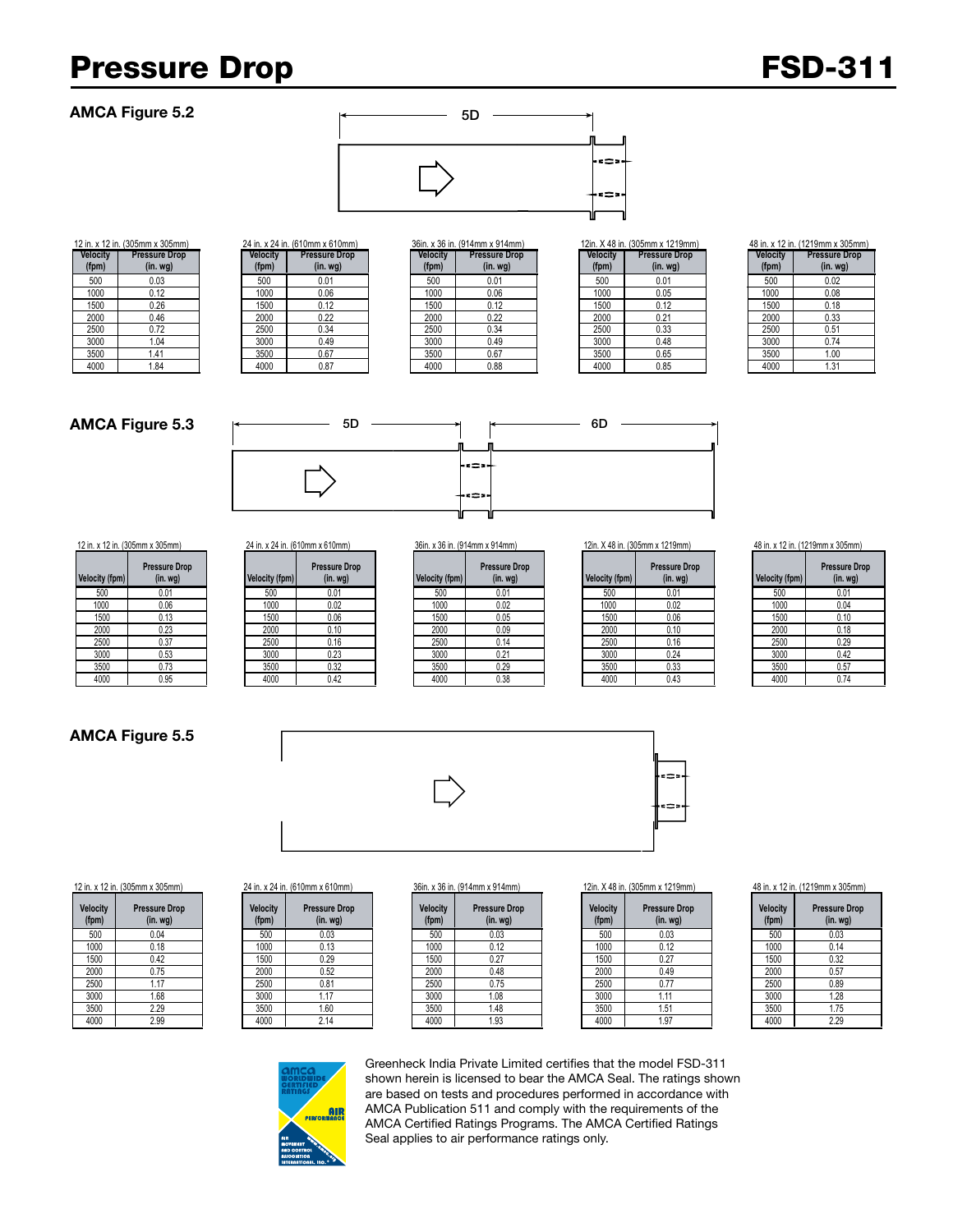### Actuators and Accessories Space Envelopes

Externally mounted actuators always require space outside of the damper sleeve. The "S" dimension illustrates the clearance required for various available actuators.

On dampers less than 18 in. (457mm) high, actuators may also require clearances above and/ or below the sleeve. "B" and "T" dimensions are worst-case clearance requirements for some dampers less than 18 in. (457 mm) high. All damper sizes under 18 in. (457mm) high do not require these worst case clearances. If space availability above or below the damper sleeve is limited, each damper size should be individually evaluated.







|                                | B*                                         | T*                        | S             |               |  |  |  |  |
|--------------------------------|--------------------------------------------|---------------------------|---------------|---------------|--|--|--|--|
| <b>Actuator Type/Model</b>     | With                                       | With                      | Piggyback     |               |  |  |  |  |
|                                | <b>RRL, RRL/OCI</b>                        | <b>RRL, RRL/OCI</b>       | <b>No</b>     | Yes           |  |  |  |  |
| 24 Volt AC                     |                                            |                           |               |               |  |  |  |  |
| FSAF24 (-S) Belimo             | $\frac{1}{2}$ in. (13mm)                   | $9^{13}/_{16}$ in (249mm) | 6 in. (152mm) | <b>NA</b>     |  |  |  |  |
| FSTF24 (-S) Belimo             | 7 <sup>11</sup> / <sub>16</sub> in (195mm) | $\frac{1}{2}$ in. (13mm)  | 6 in. (152mm) | <b>NA</b>     |  |  |  |  |
| FSLF24 (-S) Belimo             | 7 <sup>11</sup> / <sub>16</sub> in (195mm) | 0                         | 6 in. (152mm) | <b>NA</b>     |  |  |  |  |
| FSNF24 (-S) Belimo             | $\frac{1}{2}$ in. (13mm)                   | $9^{13}/_{16}$ in (249mm) | 6 in. (152mm) | 9 in. (229mm) |  |  |  |  |
| MS8104 Series Honeywell        | $\frac{1}{2}$ in. (13mm)                   | $8\frac{1}{2}$ in (216mm) | 6 in. (152mm) | <b>NA</b>     |  |  |  |  |
| <b>MS8X09 Series Honeywell</b> | $\frac{1}{2}$ in. (13mm)                   | $8\frac{1}{2}$ in (216mm) | 6 in. (152mm) | NA.           |  |  |  |  |
| MS8120 Series Honeywell        | $\frac{1}{2}$ in. (13mm)                   | $9^{13}/_{16}$ in (249mm) | 6 in. (152mm) | 9 in. (229m)  |  |  |  |  |
| 230 Volt AC                    |                                            |                           |               |               |  |  |  |  |
| FSLF230 (-S) Belimo            | $7^{11}/_{16}$ in (195mm)                  | 0                         | 6 in. (152mm) | <b>NA</b>     |  |  |  |  |
| FSNF230 (-S) Belimo            | $\frac{1}{2}$ in. (13mm)                   | $9^{13}/_{16}$ in (249mm) | 6 in. (152mm) | 9 in. (229mm) |  |  |  |  |
| FSTF230 (-S) Belimo            | 7 <sup>11</sup> / <sub>16</sub> in (195mm) | $\frac{1}{2}$ in. (13mm)  | 6 in. (152mm) | <b>NA</b>     |  |  |  |  |
| MS4604 Series Honeywell        | $\frac{1}{2}$ in. (13mm)                   | $8\frac{1}{2}$ in (216mm) | 6 in. (152mm) | <b>NA</b>     |  |  |  |  |
| <b>MS4X09 Series Honeywell</b> | $\frac{1}{2}$ in. (13mm)                   | $8\frac{1}{2}$ in (216mm) | 6 in. (152mm) | <b>NA</b>     |  |  |  |  |
| MS4620 Series Honeywell        | $\frac{1}{2}$ in. (13mm)                   | $9^{13}/_{16}$ in (249mm) | 6 in. (152mm) | 9 in. (229mm) |  |  |  |  |

\* For dampers 18 in. (457mm) or more in height these dimensions are 0 in. (0mm).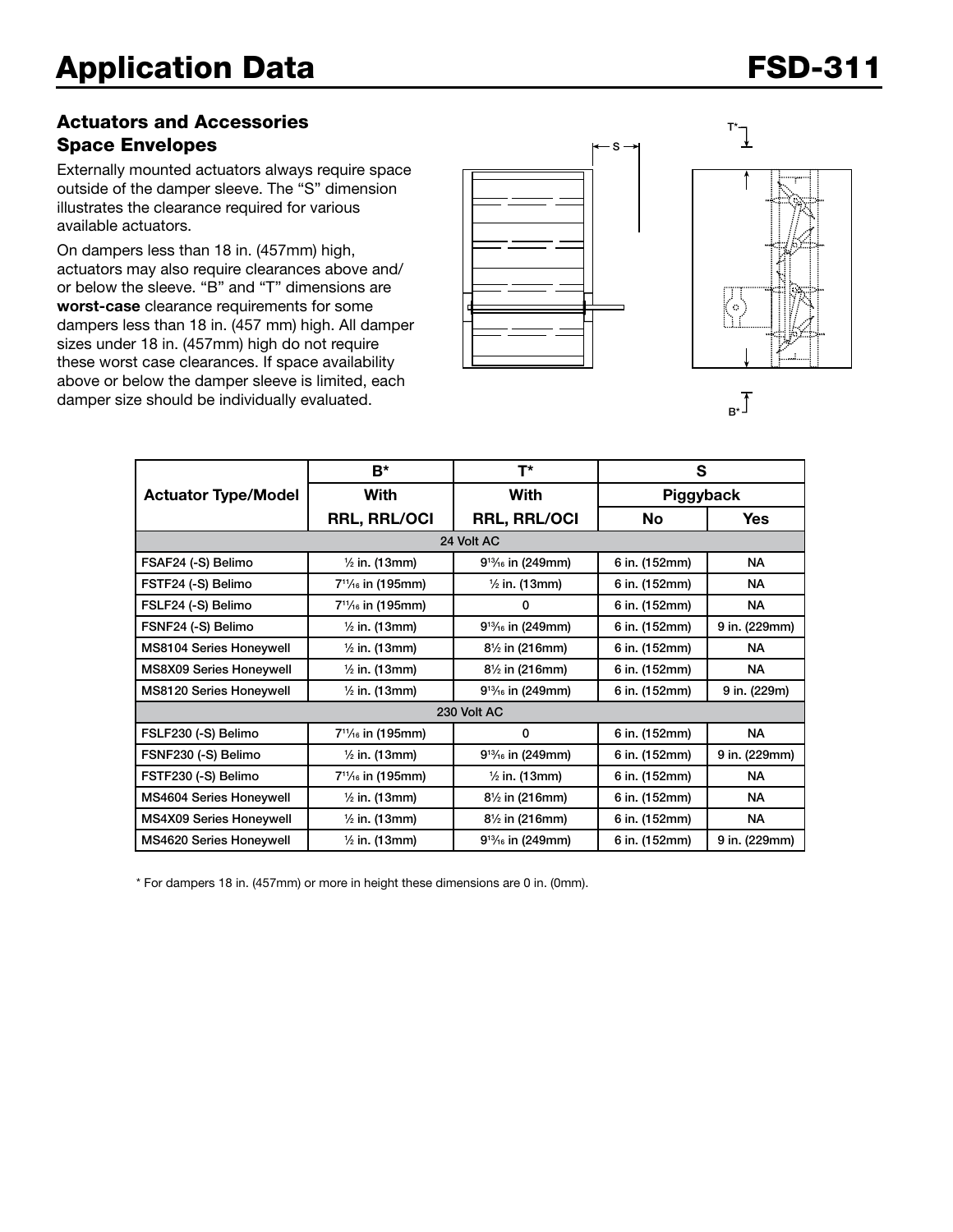# Application Data **FSD-311**

#### Damper Sleeve Dimensional Data

The drawings below and corresponding table show the position of the FSD-311 damper when mounted in a factory sleeve. The standard mounting locations provide enough space for the mounting of actuators, controls and allow space for installation of retaining angles and duct connections.

The standard location of a damper mounted in a factory sleeve ("A" dimension) is shown below. The damper can be positioned at other locations within a range of 6 in. (152mm) to 16 in. (406mm) for the "A" dimension.



#### Damper Sizing Information

Dampers larger than maximum single section size are supplied as a factory assembly of two or more sections of equal size. The following figures show maximum damper section size and assembly configurations for multi-section dampers.